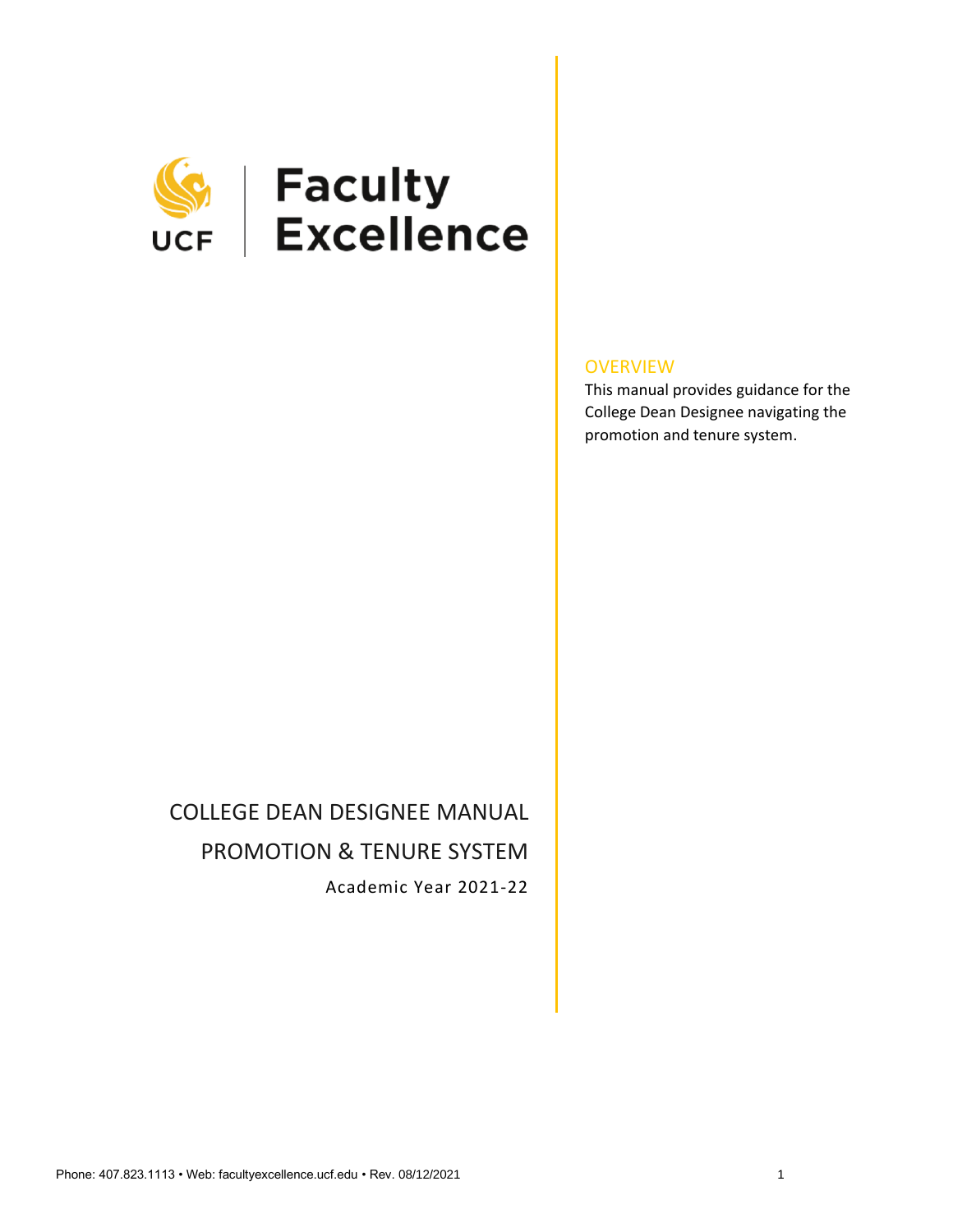# Table of Contents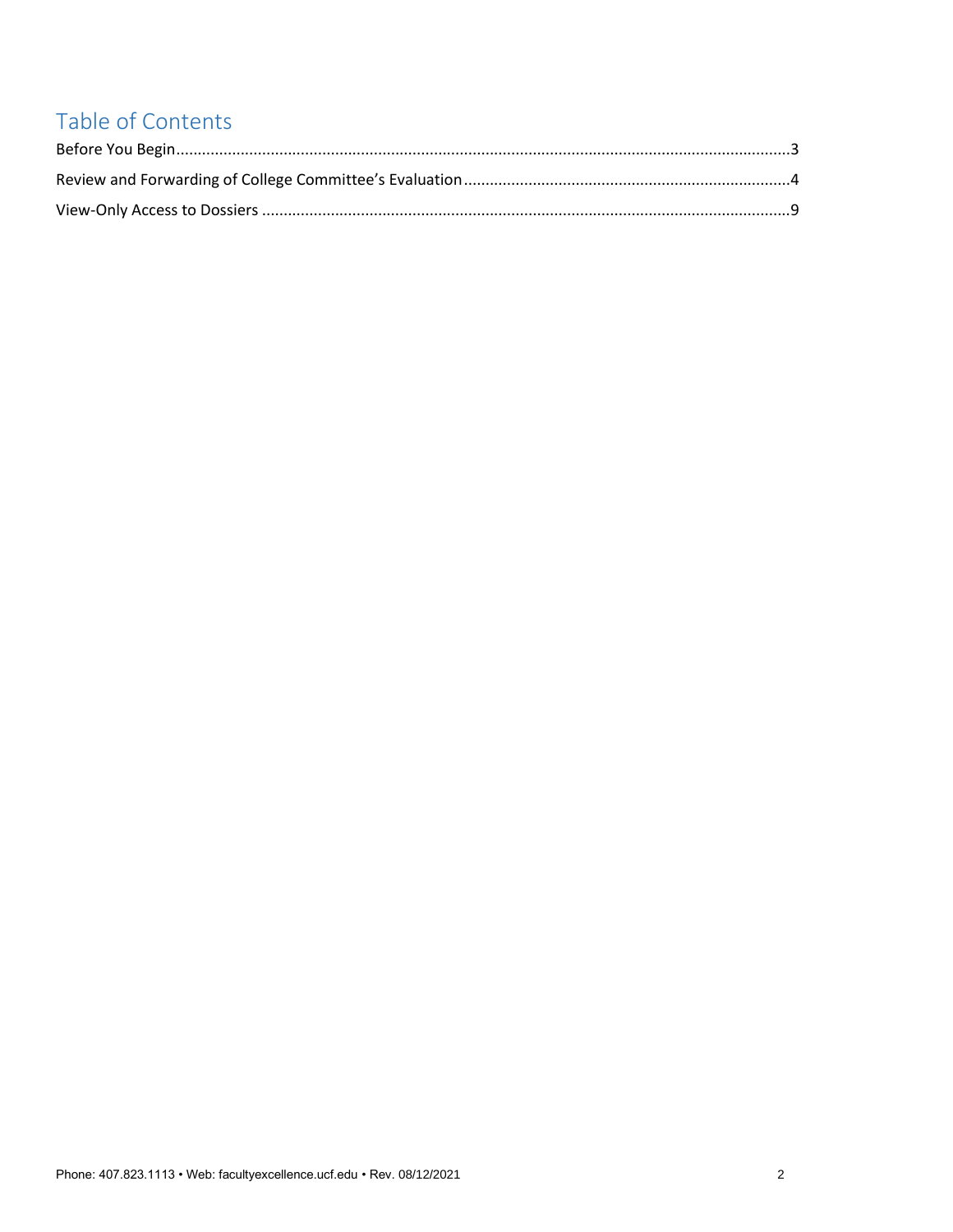# Before You Begin

#### <span id="page-2-0"></span>**Important Notes**

- ❖ **Your browser's pop-up blocker should be set to allow pop-ups.**
- ❖ **There is a file size limit of 40 MB (40,000 KB) for each pdf attachment.**
- ❖ **Attachment filenames must be limited to 40 characters.**
- ❖ **The system times out after 30 minutes of inactivity. It is recommended that you save your work periodically.**
- ❖ **It is recommended before uploading documents, to save all relevant files within the same folder for easier and quicker access to upload.**
- ❖ **For easiest access to eP&T applications, please use one of the browsers that are supported by UCF. PeopleSoft 9.2 supports the following:**
	- o **Firefox: Version 62, 60 ESR**
	- o **Internet Explorer: Version 11**
	- o **Safari: Version 12**
	- o **Chrome: Version 69**
	- o **Microsoft Edge: Version 42**

*Note: Any other browsers or versions not listed above are not supported*

#### **Additional Assistance**

**Video tutorials are available at:<http://facultyexcellence.ucf.edu/promotion/>**

**For further assistance or to request one-on-one training, please contact Faculty Excellence.**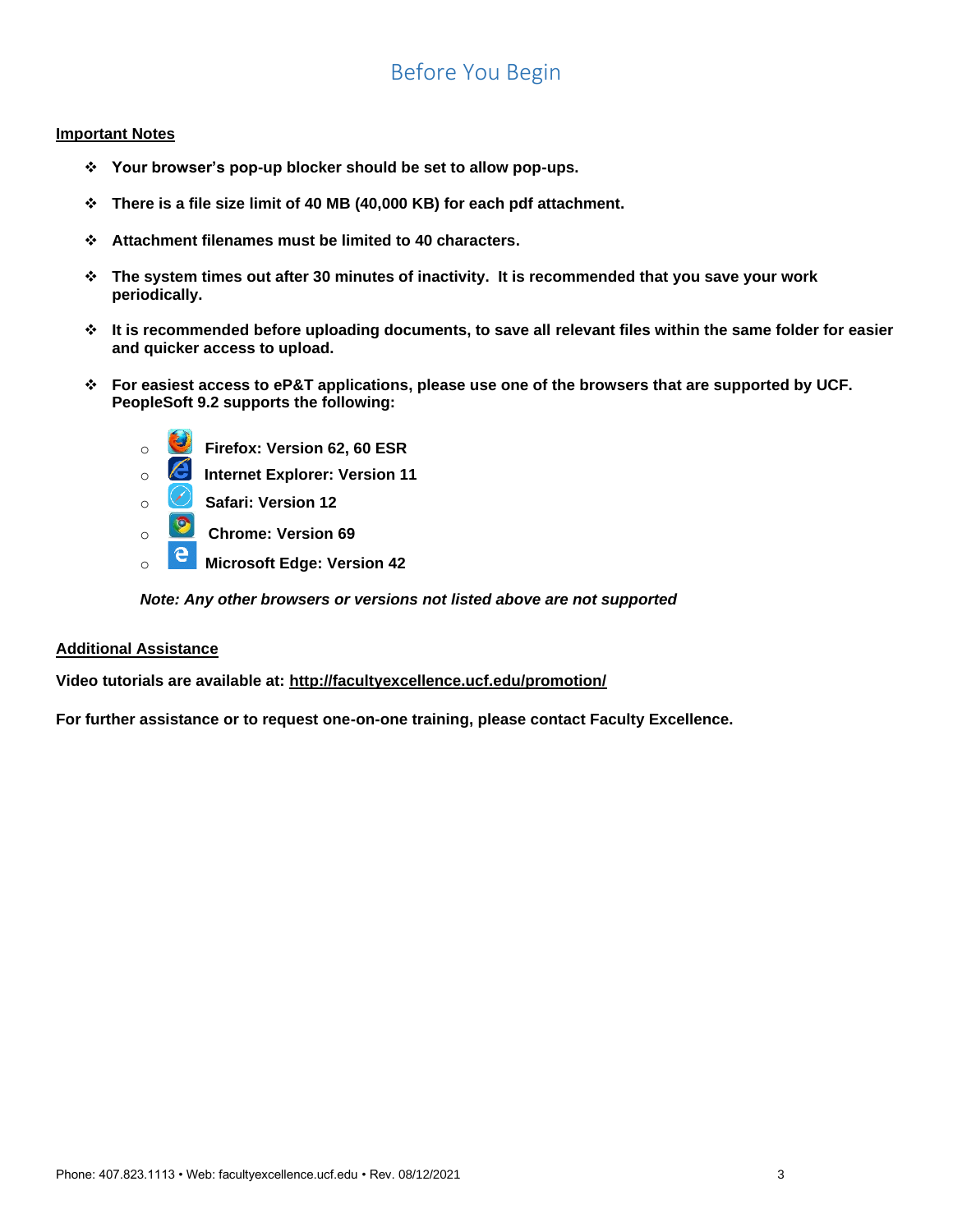<span id="page-3-0"></span>**1. Sign in to the myUCF portal (my.ucf.edu) and click the Work Center tab. If you do not see the Work Center tab, contact Faculty Excellence at 407-823-113 or [facultyexcellence@ucf.edu](mailto:facultyexcellence@ucf.edu)**

| UNIVERSITY OF CENTRAL FLORIDA                                                                                                                                                                                                                                                |           |                                                       |           |
|------------------------------------------------------------------------------------------------------------------------------------------------------------------------------------------------------------------------------------------------------------------------------|-----------|-------------------------------------------------------|-----------|
| <b>Work Center</b><br><b>Home Page</b><br><b>Dashboards</b>                                                                                                                                                                                                                  |           |                                                       |           |
|                                                                                                                                                                                                                                                                              |           |                                                       |           |
| myUCF Menu                                                                                                                                                                                                                                                                   | $C = 0 -$ | <b>Featured Topics</b>                                | $C = 0 -$ |
| Academic Resources<br>▶ Staff Applications<br>▶ Student Self Service<br>Employee Self Service<br>Manager Self Service<br>Faculty/Advisor Self Service<br>$\triangleright$ My Content<br>Reporting Tools<br>▶ UCF IT Custom<br>Change my NID Password<br><b>Knights Email</b> |           | There are no featured topics to display at this time. |           |
| Webcourses@UCF<br><b>UCF Home Page</b><br><b>Instructor Knights Access</b><br>UCF COM Home Page<br><b>UCF Company Directory</b>                                                                                                                                              |           |                                                       |           |

#### **2. Click on My Worklist**

| UNIVERSITY OF CENTRAL FLORIDA |                    |  |  |
|-------------------------------|--------------------|--|--|
| Dashboards<br>Home Page       | <b>Work Center</b> |  |  |

| <b>UCF Work Center</b>                                                                                                                                   |  |
|----------------------------------------------------------------------------------------------------------------------------------------------------------|--|
| <b>My Worklist</b><br><u>ta</u><br>Work the items that have been routed to you.                                                                          |  |
| Faculty eP&T Home Page<br>In the Home Page, you can see eP&T work items, start a new dossier, edit/withdraw a dossier in process, and view a<br>dossier. |  |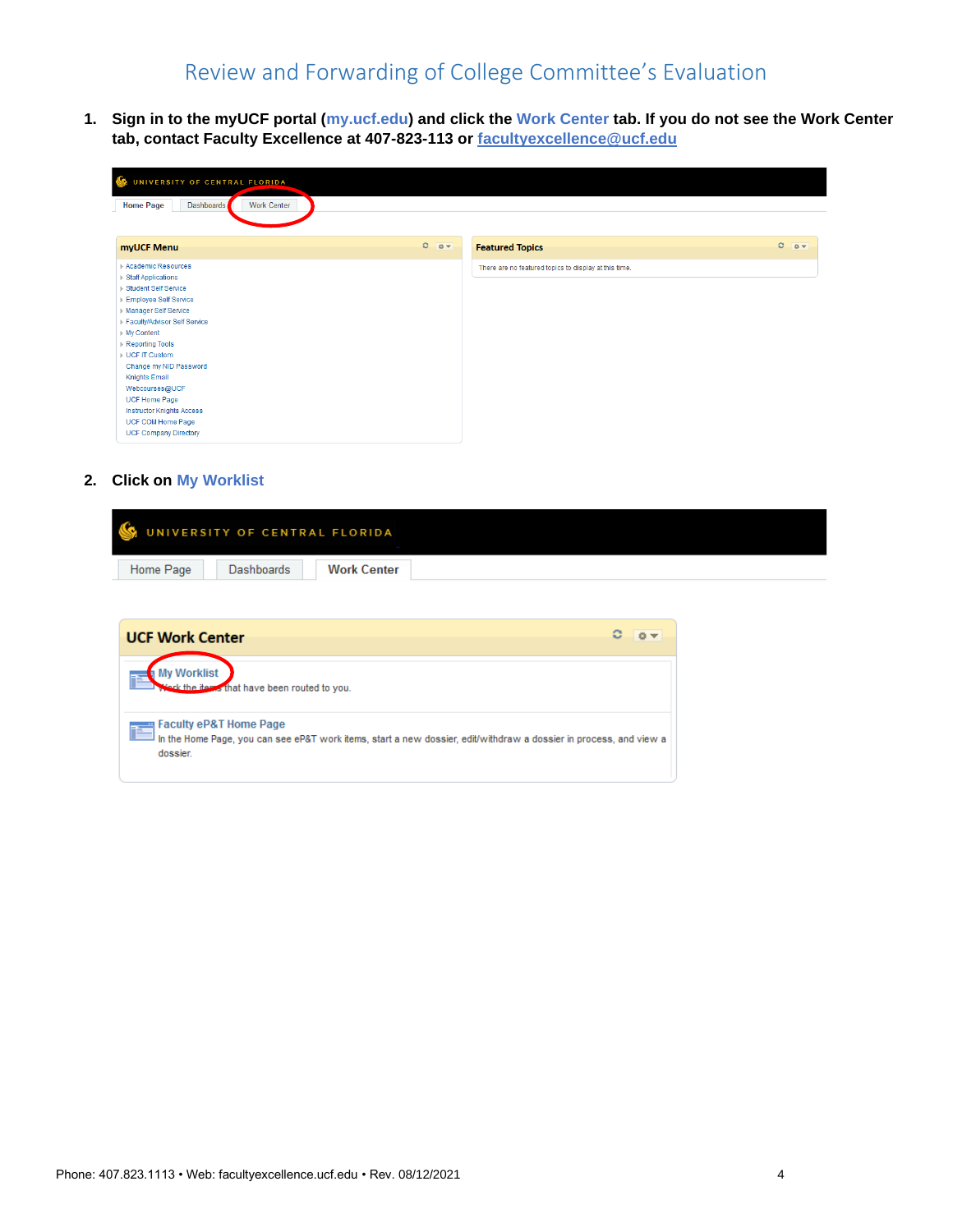**3. After selecting My Worklist, a display similar to the following will appear. Click the link to open the dossier**

| Worklist<br><b>Worklist for</b> | ×                | PT College Dean Designee     |                           |                                                          |                                                           |                     |
|---------------------------------|------------------|------------------------------|---------------------------|----------------------------------------------------------|-----------------------------------------------------------|---------------------|
| Detail View                     |                  |                              | <b>Worklist Filters</b>   | $\blacksquare$ Feed $\blacktriangledown$<br>$\checkmark$ |                                                           |                     |
| <b>Worklist Items</b>           |                  |                              |                           |                                                          | Personalize   Find   View All   $\boxed{2}$   $\boxed{4}$ | First 1 of 1 D Last |
| From                            | <b>Date From</b> | Work Item                    | <b>Worked By Activity</b> | Priority<br>Link                                         |                                                           |                     |
| PT College Comm 0               |                  | <b>Notification Worklist</b> | Notification              | v PROMOTEN: NTE:                                         | Mark Worked                                               |                     |
|                                 |                  |                              |                           | Click here to open<br>the dossier.                       | Do NOT use this<br>button.                                |                     |

**4. Click the College Committee tab to review the committee's vote and evaluation**

|                                                                                                                        | Click here to view the committee's vote and evaluation.    |  |
|------------------------------------------------------------------------------------------------------------------------|------------------------------------------------------------|--|
|                                                                                                                        |                                                            |  |
| Department Chair<br>Department Committee<br><b>Candidate Info</b>                                                      | College Committee                                          |  |
| <b>Evaluate Dossier</b>                                                                                                |                                                            |  |
| Step 1 of 4: Candidate Information                                                                                     |                                                            |  |
|                                                                                                                        | Go to Attachments                                          |  |
| <b>Candidate Information</b>                                                                                           |                                                            |  |
|                                                                                                                        | ?<br>eForm ID:                                             |  |
| Empl ID:<br><b>First Name:</b><br><b>Tenure Status:</b><br>Tenured                                                     | <b>Last Name:</b>                                          |  |
|                                                                                                                        |                                                            |  |
| <b>Promotion and/or Tenure Information</b>                                                                             |                                                            |  |
| Pathway Type & Year: Tenured/Tenure-Earning Faculty<br>Regular<br>Promotion & Tenure<br>*Application Type (check one): | ?<br>2019-2020<br>Promotion only<br>$\bigcirc$ Tenure only |  |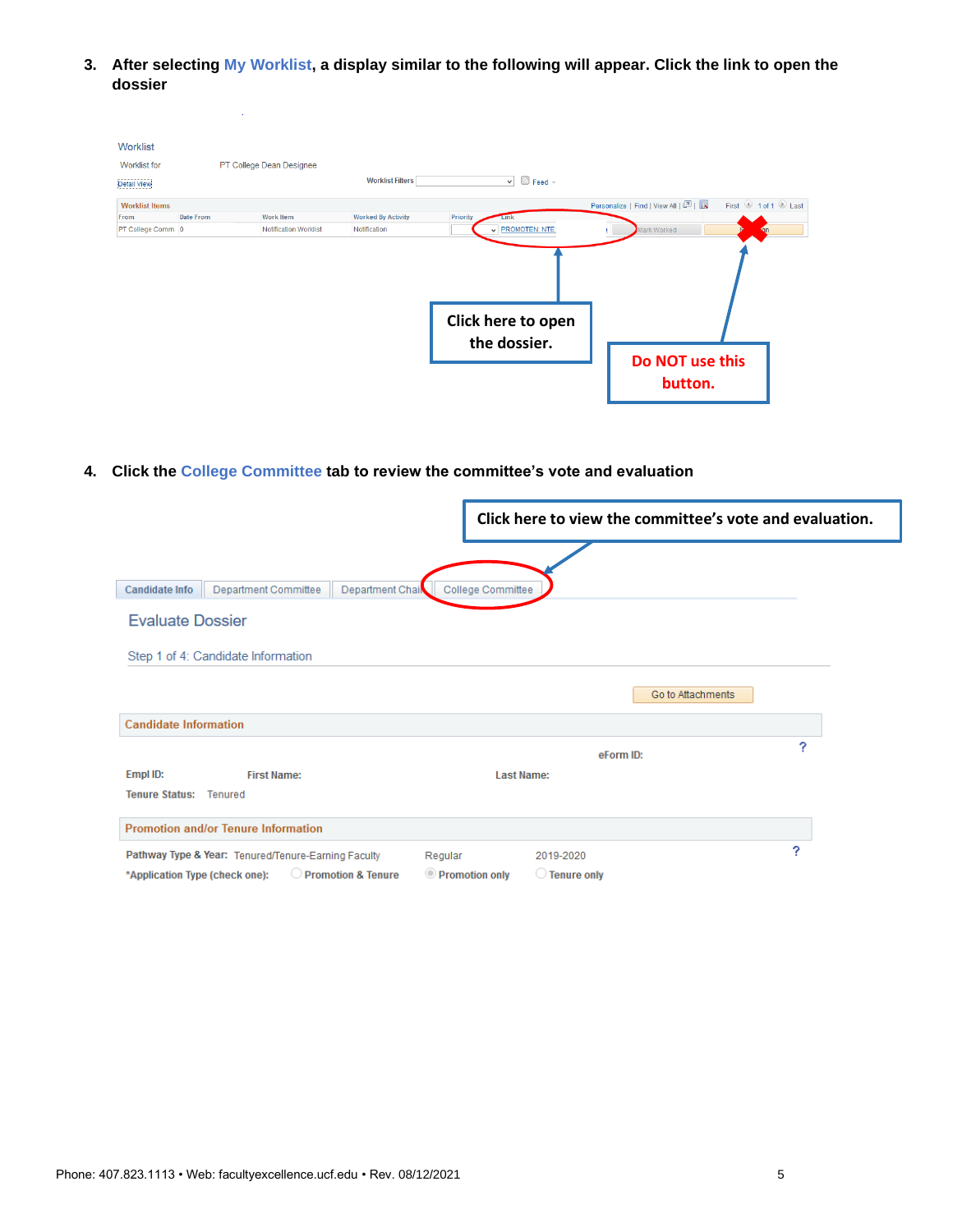## 5. **Review the vote count and evaluation comments**

| <b>Evaluate Dossier</b><br>Step 4 of 4: College Committee Analysis of Candidate Information                                                                                                                                                                                                                                     |                                                                                              |
|---------------------------------------------------------------------------------------------------------------------------------------------------------------------------------------------------------------------------------------------------------------------------------------------------------------------------------|----------------------------------------------------------------------------------------------|
| <b>Candidate Information</b><br>Name of faculty member evaluated:<br><b>Current rank: Associate Professor</b>                                                                                                                                                                                                                   | Review the promotion and/or tenure<br>vote count, as applicable.                             |
| Pathway Type & Year: Tenured/Tenure-Earning Faculty<br>Regular<br>Application Type: C Promotion & Tenure<br>Promotion only<br>Applying to rank: Professor<br><b>Committee Votes</b>                                                                                                                                             | 2019-2020<br><b>Tenure only</b>                                                              |
| <b>omotion:</b><br>5 number of votes FOR promotion<br>number of votes AGAINST promotion<br>1.                                                                                                                                                                                                                                   | <b>Tenure:</b><br>0 number of votes FOR tenure<br>number of votes AGAINST tenure<br>$\Omega$ |
| <b>Analysis and Recommendations</b>                                                                                                                                                                                                                                                                                             |                                                                                              |
| *In the field below, or as an attachment, (1) Provide an assessment for each area of assignment and (2) Include an overall comment explaining<br>how the committee's discussion, narrative, and how the votes relate to the department/unit criteria. If attachment is provided, write "Uploaded as<br>PDF" in the field below. |                                                                                              |
| Uploaded as PDF                                                                                                                                                                                                                                                                                                                 |                                                                                              |

**uploaded evaluation document.**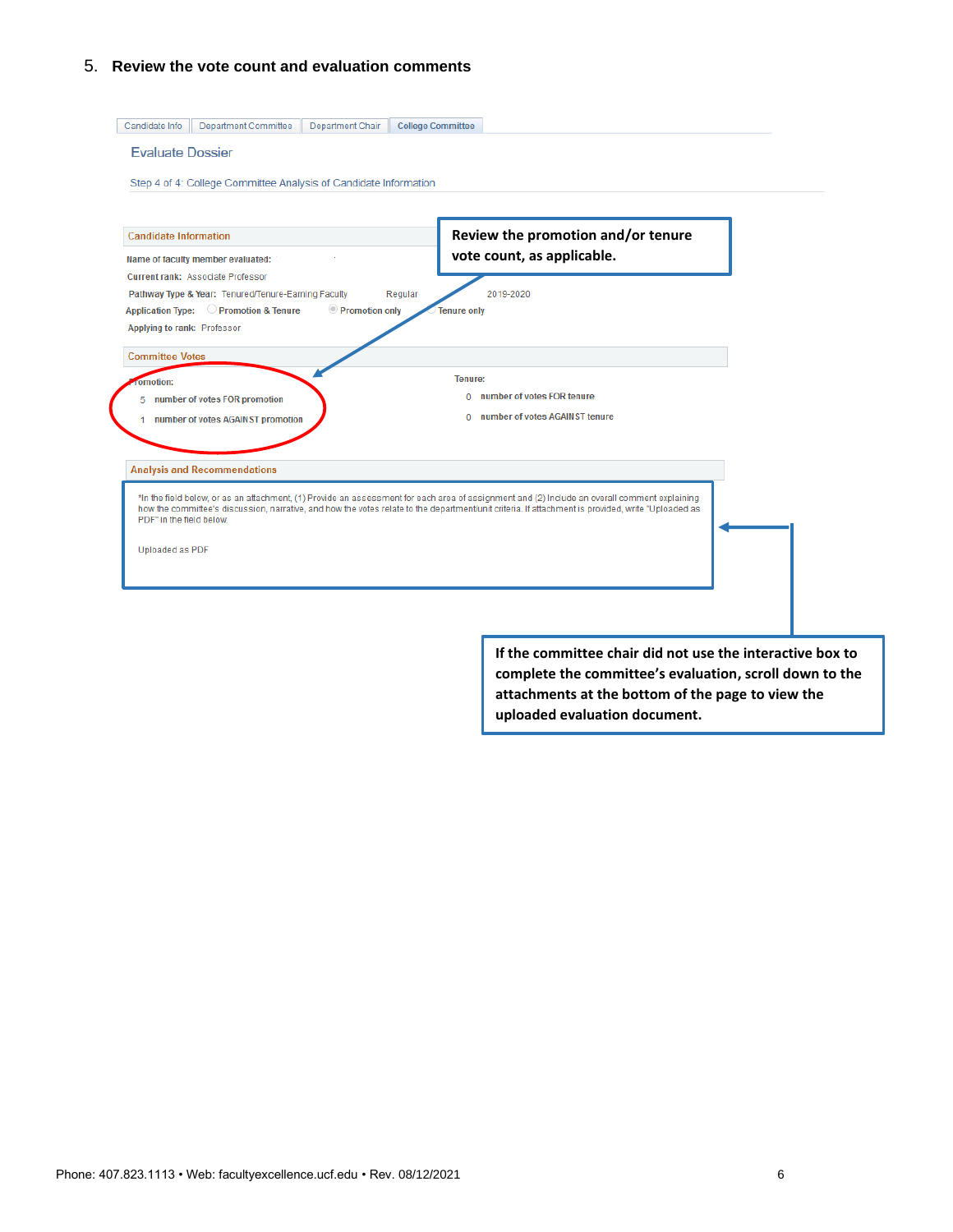# **6. Review the attached college committee signature list**

**Click View to review the college committee signature list. Confirm that all committee members who voted signed the form and that the number of signatures matches the vote count shown in Step 5.**

| 13-Service Activities Summary and Evidence                 | Size:         | 26,620 bytes                    | <b>View</b>          | <b>Delete</b> |
|------------------------------------------------------------|---------------|---------------------------------|----------------------|---------------|
| 785397 10 Service Activities Summary and Evidence.pdf      |               | Uploaded 06/06/2019 10:34:39AM  |                      |               |
| 17a-Department P&T Committee Signature List                | Size:         | 42,287 bytes                    | <b>View</b>          | <b>Delete</b> |
| 785397 12 Department P T Committee Signature List.pdf      |               | Uploaded: 06/06/2013 11:31:17AM |                      |               |
| 17b-Department P&T Committee Evaluation Document           | Size:         | 87,159 by s                     | <b>View</b>          | Delete        |
| 785397 13 Department P T Committee Evaluation Document.pdf |               | Uploaded: 06/06/2019 1:48:28PM  |                      |               |
| 21a-College P&T Committee Signature List                   | Size:         | 83.991 bytes                    | <b>View</b>          | <b>Delete</b> |
| 785397_14_College_P_T_Committee_Signature_List.pdf         |               | Uploaded: 06/17/2019 3:00:10PM  |                      |               |
| 21b-College P&T Committee Evaluation Document              | Size:         | 87,159 bytes                    | <b>View</b>          | <b>Delete</b> |
| 785397 15 College P T Committee Evaluation Document.pdf    |               | Uploaded: 06/17/2019 3:06:04PM  |                      |               |
|                                                            |               | Candidate:                      |                      |               |
|                                                            | $<<$ Previous | Reviewed                        | Hold/Save            |               |
|                                                            |               |                                 | Recycle to Committee |               |

Candidate Info | Department Committee | Department Chair | College Committee

**7. If the committee did not use the evaluation box shown instep 5, review the attached PDF document**

| 13-Service Activities Summary and Evidence                 |                                                                                                                                                | Size:       | 26,620 bytes                    | <b>Delete</b><br><b>View</b> |
|------------------------------------------------------------|------------------------------------------------------------------------------------------------------------------------------------------------|-------------|---------------------------------|------------------------------|
| 785397 10 Service Activities Summary and Evidence.pdf      |                                                                                                                                                |             | Uploaded: 06/06/2019 10:34:39AM |                              |
| 17a-Department P&T Committee Signature List                |                                                                                                                                                | Size:       | 42,287 bytes                    | <b>Delete</b><br><b>View</b> |
| 785397 12 Department P T Committee Signature List.pdf      |                                                                                                                                                |             | Uploaded: 06/06/2019 11:31:17AM |                              |
| 17b-Department P&T Committee Evaluation Document           |                                                                                                                                                | Size:       | 87.159 bytes                    | <b>Delete</b><br><b>View</b> |
| 785397 13 Department P T Committee Evaluation Document.pdf |                                                                                                                                                |             | Uploaded: 06/06/2019 1:48:28PM  |                              |
| 21a-College P&T Committee Signature List                   |                                                                                                                                                | Size:       | 83.991 bytes                    | <b>Delete</b><br><b>View</b> |
| 785397 14 College P T Committee Signature List.pdf         |                                                                                                                                                |             | Uploaded: 06/17/2019 3:00:10PM  |                              |
| 21b-College P&T Committee Evaluation Document              |                                                                                                                                                | Size:       | 87,159 bytes                    | <b>Delete</b><br><b>View</b> |
| 785397_15_College_P_T_Committee_Evaluation_Document.pdf    |                                                                                                                                                |             | Uploaded: 06/17/2019 3:06:04PM  |                              |
|                                                            |                                                                                                                                                | << Previous | andidate:<br>Reviewed           | Hold/Save                    |
| Candidate Info   Department Committee   Dep.               | Click View to review the college committee's<br>evaluation document, if the committee did not<br>complete the interactive box shown in Step 5. |             |                                 | <b>ttee</b>                  |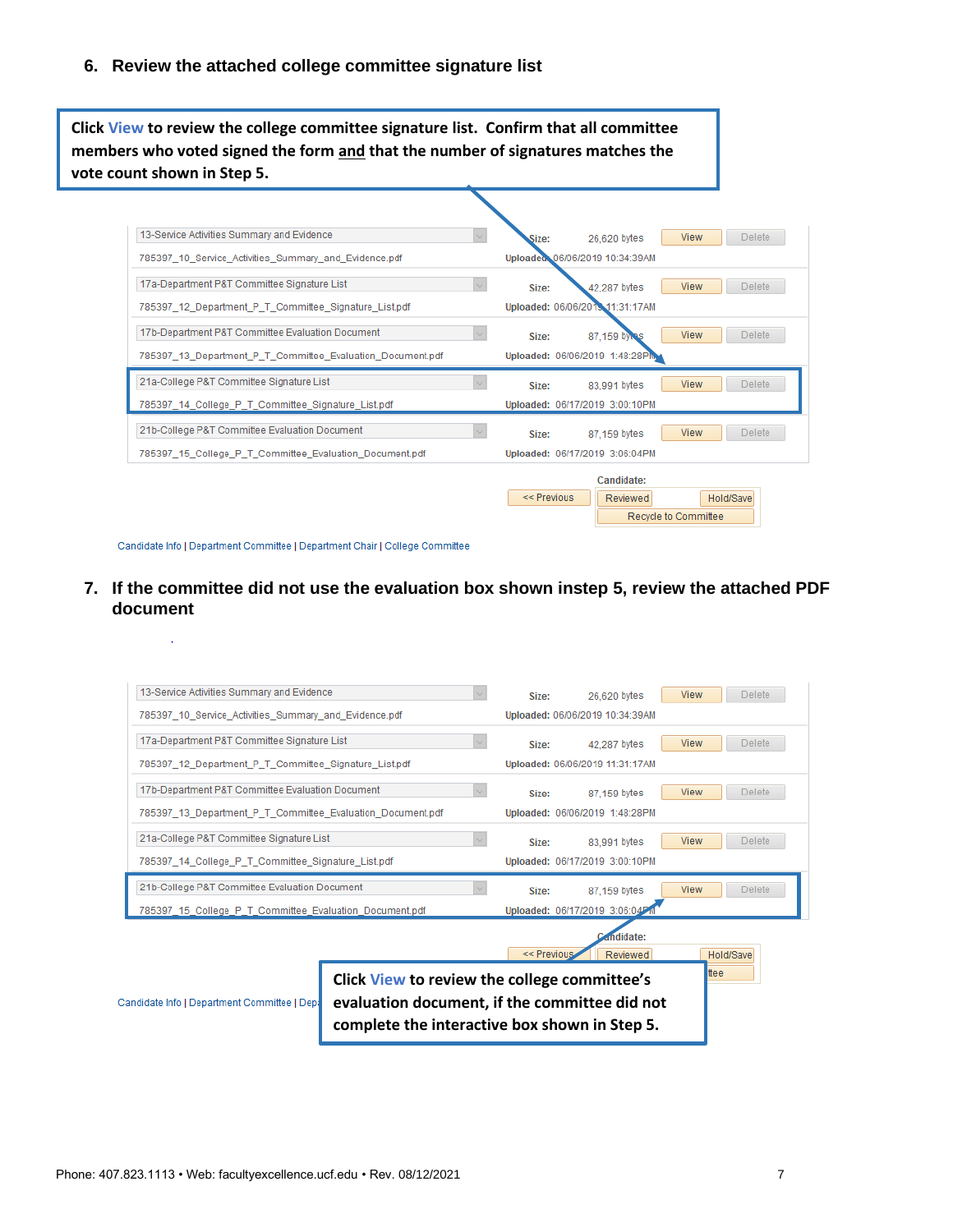**8. Scroll down to the bottom of the page to send the dossier to the next step (candidate review) or recycle it back to the committee for revision**

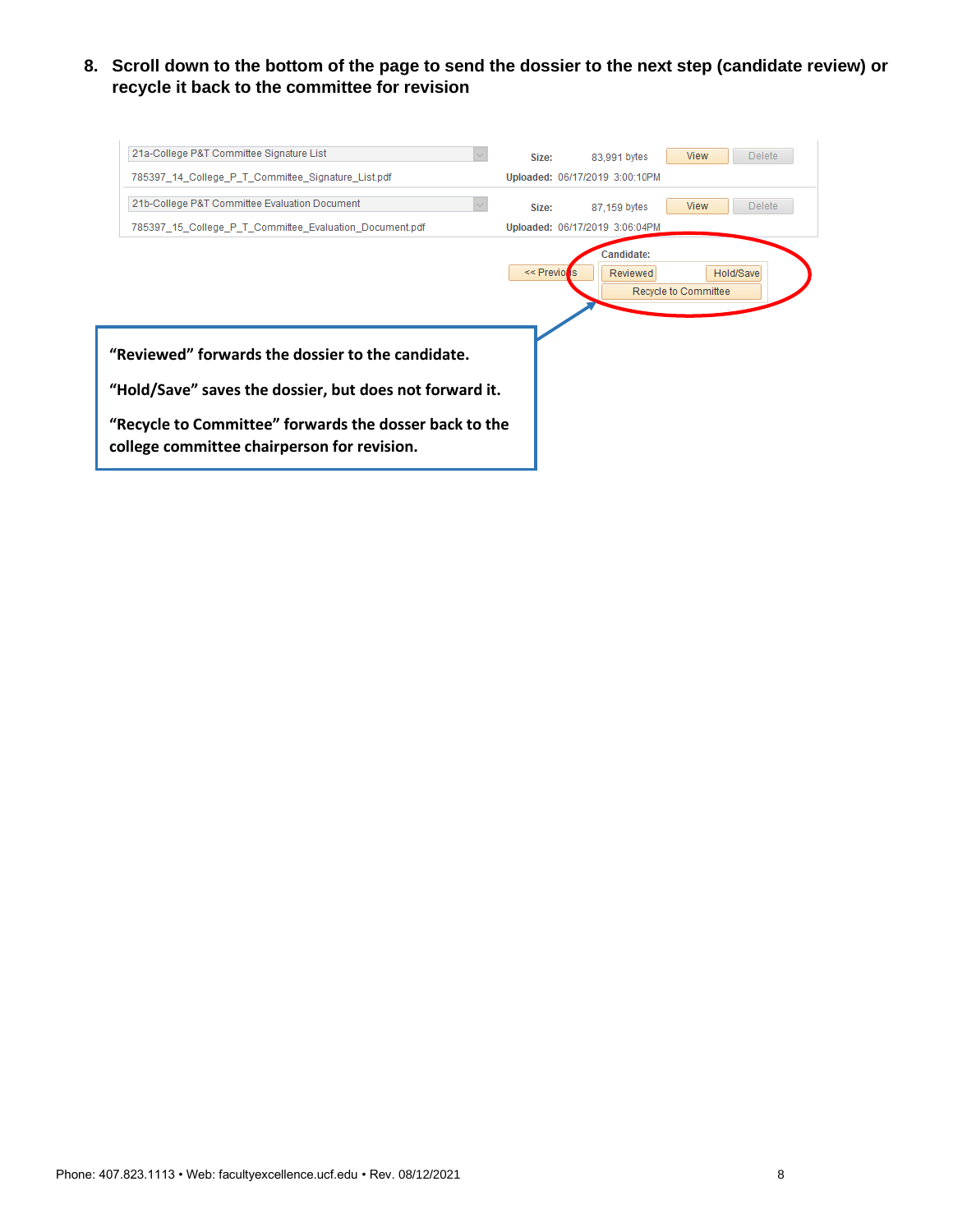<span id="page-8-0"></span>**1. Sign in to the myUCF portal (my.ucf.edu) and click the Work Center tab**

| UNIVERSITY OF CENTRAL FLORIDA |                    |  |
|-------------------------------|--------------------|--|
| Dashboards<br>Home Page       | <b>Work Center</b> |  |
|                               |                    |  |

| <b>UCF Work Center</b>                                                                                                                                   | $\overline{\phantom{a}}$<br>۰ |
|----------------------------------------------------------------------------------------------------------------------------------------------------------|-------------------------------|
| <b>My Worklist</b><br>Work the items that have been routed to you.                                                                                       |                               |
| Faculty eP&T Home Page<br>In the Home Page, you can see eP&T work items, start a new dossier, edit/withdraw a dossier in process, and view a<br>dossier. |                               |

# **2. Click Faculty eP&T Home Page**

| <b>Work Center</b><br>Dashboards<br>Home Page |  | UNIVERSITY OF CENTRAL FLORIDA |  |
|-----------------------------------------------|--|-------------------------------|--|
|                                               |  |                               |  |

| <b>UCF Work Center</b>                                                                                                                                      |  |  |
|-------------------------------------------------------------------------------------------------------------------------------------------------------------|--|--|
| <b>My Worklist</b><br>Work the items that have been routed to you.                                                                                          |  |  |
| En Faculty eP&T Home Page<br>La the Home Page, you can see eP&T work items, start a new dossier, edit/withdraw a dossier in process, and view a<br>dossier. |  |  |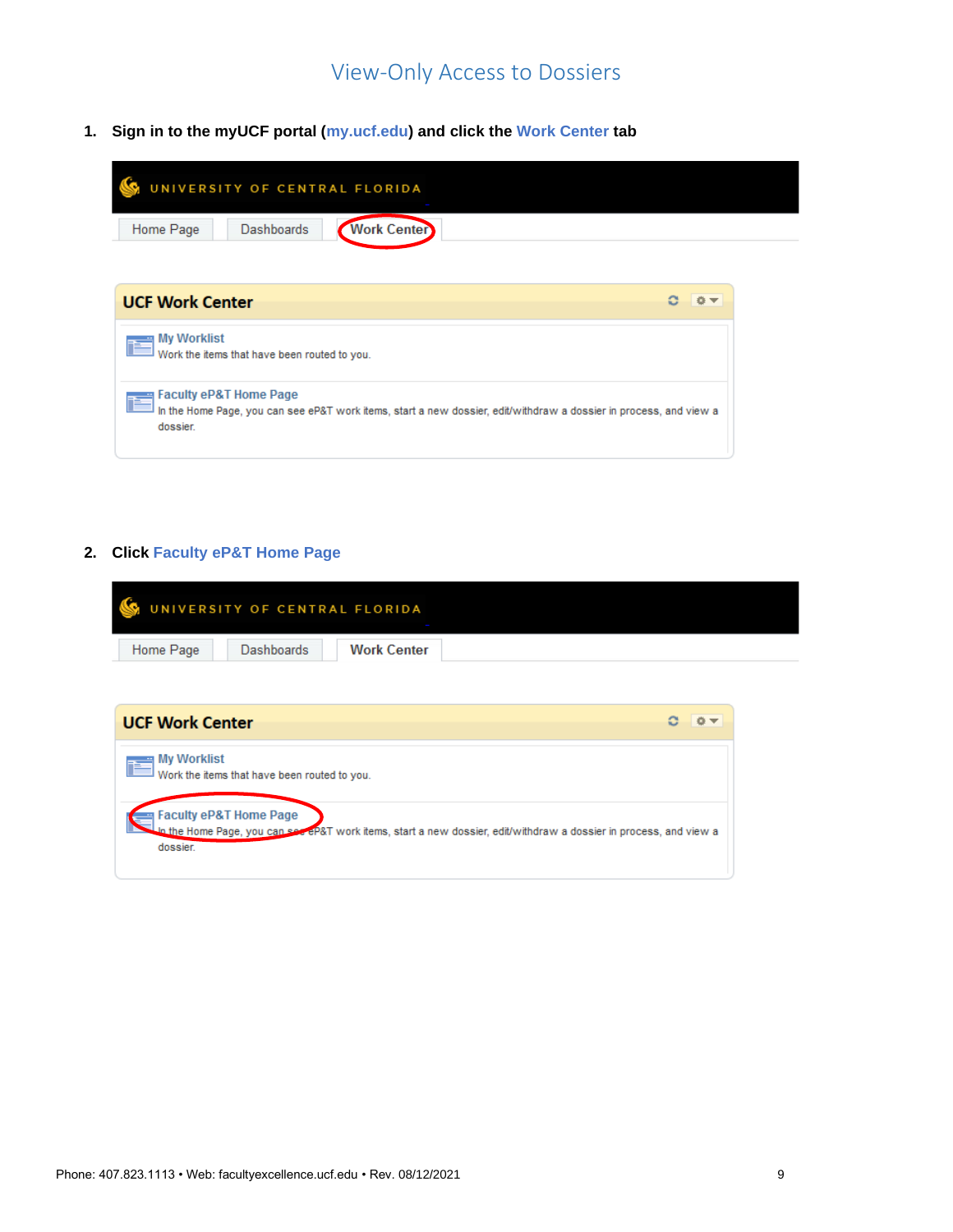## **3. Click View-Only Access to eP&Ts**

| UNIVERSITY OF CENTRAL FLORIDA                                                                                                                                          |                                                                                                                                                                                                                                                                                                                  |
|------------------------------------------------------------------------------------------------------------------------------------------------------------------------|------------------------------------------------------------------------------------------------------------------------------------------------------------------------------------------------------------------------------------------------------------------------------------------------------------------|
| Home Page<br>Dashboards                                                                                                                                                | <b>Work Center</b>                                                                                                                                                                                                                                                                                               |
| ≪<br><b>UCF Work Center</b>                                                                                                                                            |                                                                                                                                                                                                                                                                                                                  |
| Menu<br>c<br>春天                                                                                                                                                        | Electronic Promotion & Tenure Home Page                                                                                                                                                                                                                                                                          |
| <b>My Worklist</b><br>Work the items that have been routed to<br>you.                                                                                                  | <b>My Worklist</b><br>Work the items that have been routed to you.                                                                                                                                                                                                                                               |
| <b>Faculty eP&amp;T Home Page</b><br>In the Home Page, you can see eP&T work<br>items, start a new dossier, edit/withdraw a<br>dossier in process, and view a dossier. | <b>Start a New eP&amp;T</b><br>Candidates, use this link to initiate a new dossier, which will then be routed to the<br>appropriate reviewers. Once a dossier has been started, you will not be able to<br>access it through this link. You must use the link below to make changes.                             |
|                                                                                                                                                                        | <b>Edit or Withdraw an eP&amp;T Currently in Process</b><br>Candidates, use this link to make changes to your dossier that is currently in process.<br>Only dossiers that have not had final approval or been withdrawn will be accessible.                                                                      |
|                                                                                                                                                                        | <b>View-Only Access to eP&amp;Ts</b><br>se this link for a read-only viewed dossiers. Candidates will not be able to access their<br>dossier through this link until the process has been completed. Committee members will<br>only have access to dossiers during the specified review windows on the schedule. |

**4. Click Search to bring up all dossiers. There is no need to complete any of the fields**

#### **View a Dossier**

Enter any information you have and click Search. Leave fields blank for a list of all values.

| <b>▼ Search Criteria</b>                        | <b>Click Search to bring up</b> |
|-------------------------------------------------|---------------------------------|
| begins with<br>eForm ID                         | all dossiers.                   |
| begins with $\sim$<br>Year                      |                                 |
| Pathway Type $=$<br>$\checkmark$                | $\checkmark$                    |
| begins with<br>College<br>$\sim$                |                                 |
| Department begins with                          |                                 |
| begins with<br>Last Name                        |                                 |
| begins with<br>First Name                       |                                 |
| begins with<br>Empl ID                          |                                 |
| <b>Workflow Form Status</b><br>$\checkmark$     | $\checkmark$                    |
| □ Case Sensitive                                |                                 |
| Limit the number of results to (up to 300): 300 |                                 |
| <b>Basic Search</b><br>Clear<br>Search          | Save Search Criteria            |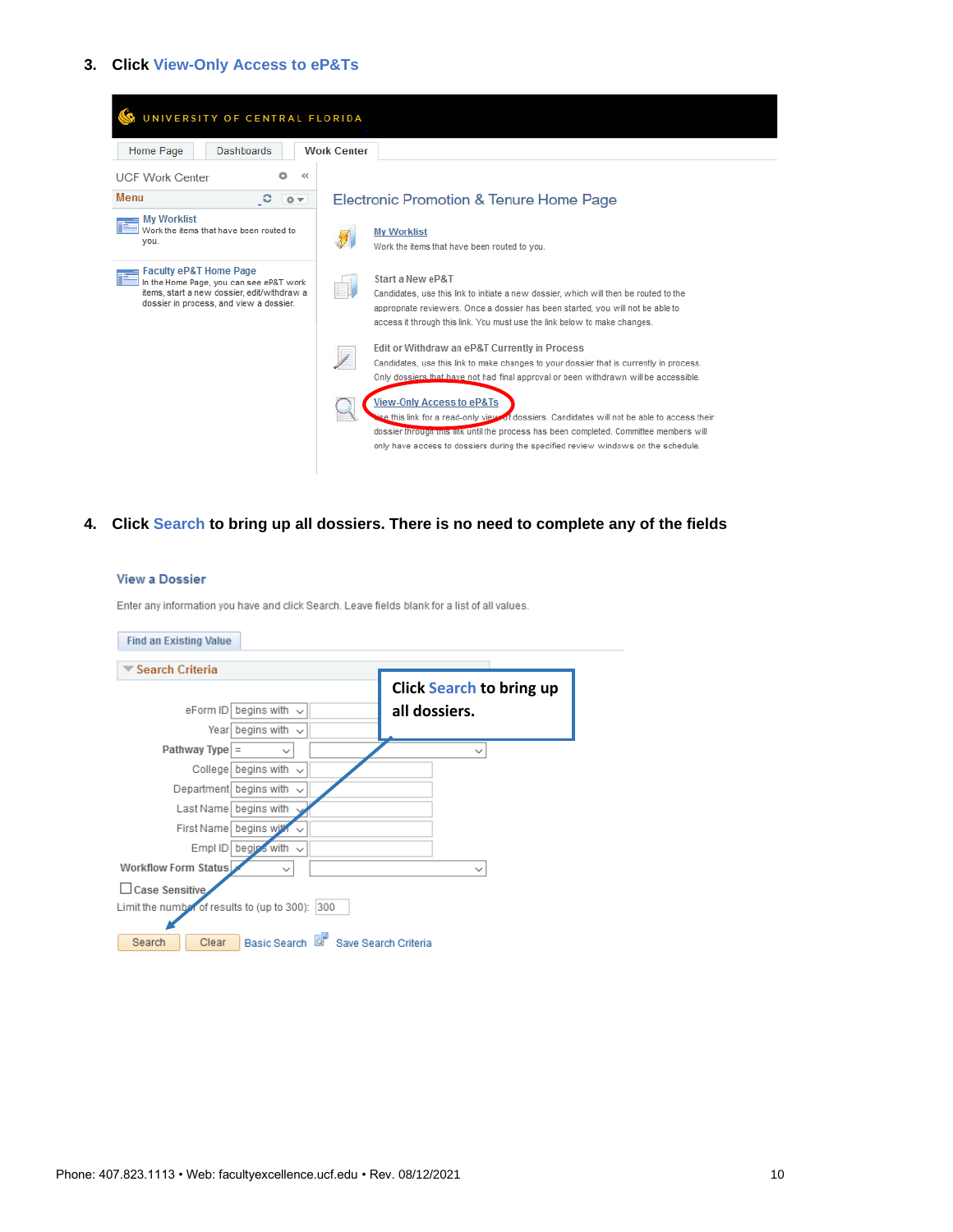**5. Click any field on an individual's line to open the dossier. You may sort the dossiers by clicking on any of the headings**

|                                                                                                                                                                       | Click any of the headings to sort the dossiers (e.g., by<br>last name, first name, etc.). |            |                                       |  |  |  |
|-----------------------------------------------------------------------------------------------------------------------------------------------------------------------|-------------------------------------------------------------------------------------------|------------|---------------------------------------|--|--|--|
| Workflow Form Status $=$<br><b>Case Sensitive</b><br>Limit the number of results to (up to 300): 300<br>Basic Search & Save Search Criteria<br><b>Clear</b><br>Search |                                                                                           |            |                                       |  |  |  |
| <b>Search Results</b>                                                                                                                                                 |                                                                                           |            |                                       |  |  |  |
| View All                                                                                                                                                              |                                                                                           |            |                                       |  |  |  |
| eForm DYear Pathway Type College                                                                                                                                      |                                                                                           | Department | <b>Last Name</b><br><b>First Name</b> |  |  |  |
| 2018 T/TE                                                                                                                                                             | College of Business Adm                                                                   | Finance    |                                       |  |  |  |
| 2018 T/TE                                                                                                                                                             | College of Engr & Comp Sci Civil, Environ, & Constr Engr                                  |            |                                       |  |  |  |
|                                                                                                                                                                       | To open a dossier, click anywhere on an individual's line.                                |            |                                       |  |  |  |

**6. Use the tabs at the top of the page to navigate through the dossier**

|                       | Use the "Candidate Info" and "Department Committee" tabs to<br>navigate through the dossier. NOTE: Depending on your level of<br>review, you may not see all tabs shown here. |                  |                   |              |                                                                 |
|-----------------------|-------------------------------------------------------------------------------------------------------------------------------------------------------------------------------|------------------|-------------------|--------------|-----------------------------------------------------------------|
| <b>Candidate Info</b> | Department Committee                                                                                                                                                          | Department Chair | College Committee | College Dean | This button<br>takes the user<br>to the dossier<br>attachments. |
| <b>View Dossier</b>   | Step 1 of 8: Candidate Information                                                                                                                                            |                  |                   |              |                                                                 |
|                       | <b>Candidate Information</b>                                                                                                                                                  |                  |                   |              | Go to Attachments                                               |
| Empl ID:              | <b>First Name:</b>                                                                                                                                                            |                  | <b>Last Name:</b> | eForm ID:    |                                                                 |